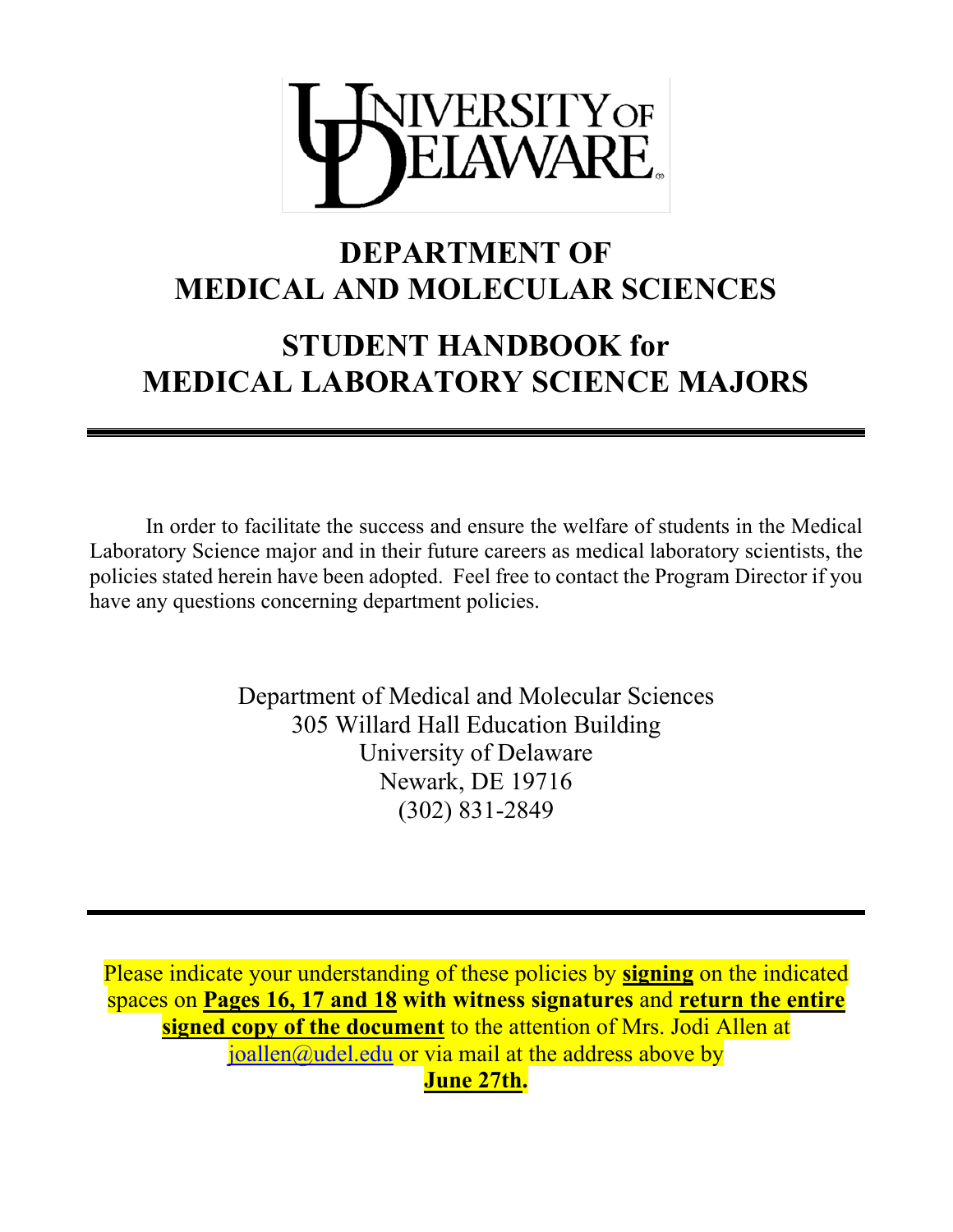# **DEPARTMENT OF MEDICAL AND MOLECULAR SCIENCES MISSION STATEMENT**

**The Department of Medical and Molecular Sciences is committed to providing skilled, critically-thinking practitioners equipped to be future leaders in health sciences. In this pursuit, the Department is committed to active engagement of undergraduate and graduate students in experiential learning, to forming collaborative partnerships with educational, clinical, industrial and research experts locally and globally, to discovering innovative breakthroughs in research that contribute to the health and basic sciences body of knowledge, and to functioning as an expert resource regarding all issues related to Medical and Molecular Sciences.**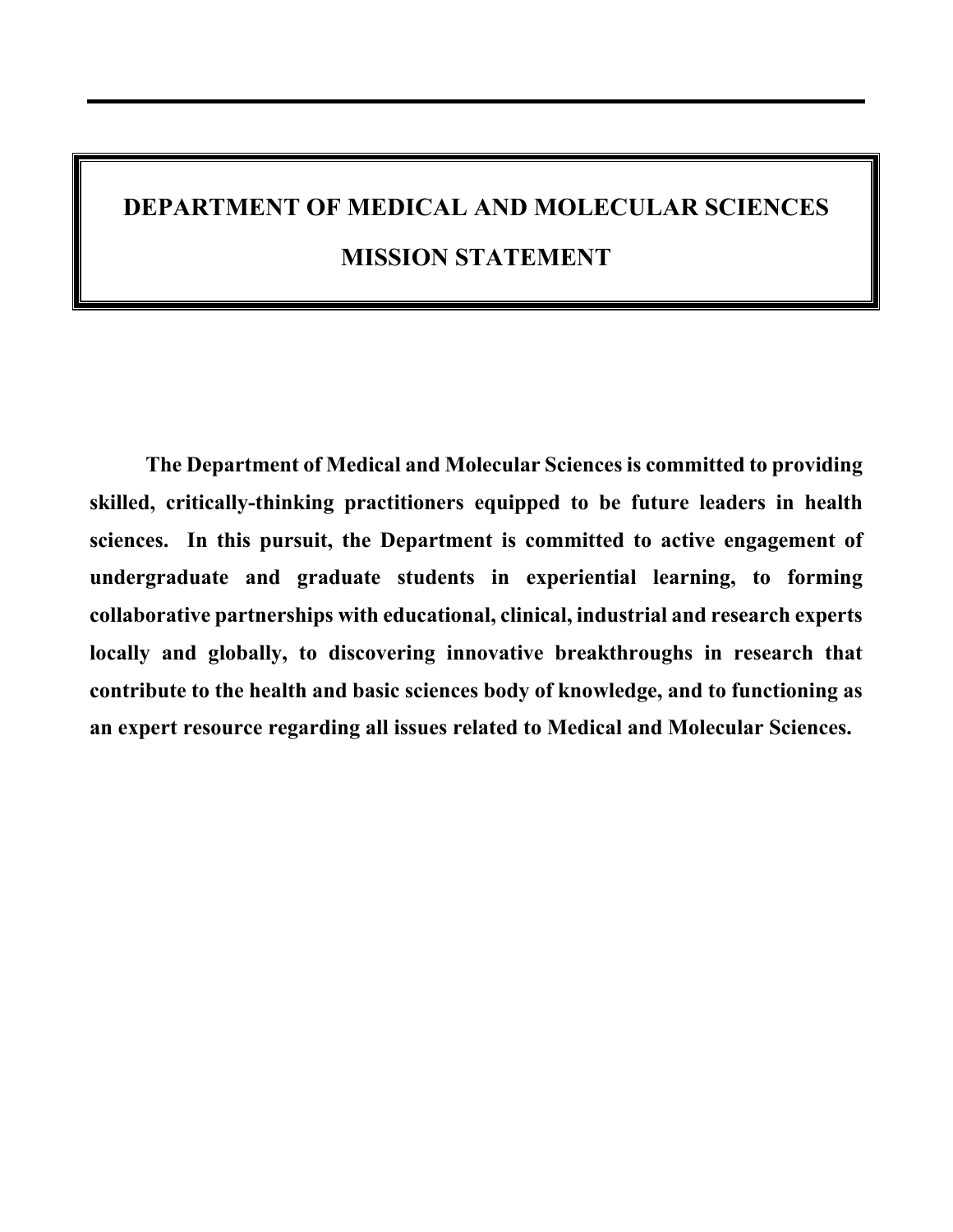## **I. GOALS AND COMPETENCIES REQUIRED OF STUDENTS**

 It is the goal of the University of Delaware to encourage students to achieve their highest standard of scholarship and to help them assume responsibility for developing and achieving their own goals and objectives. In accordance with this, the primary educational goals of the Department of Medical and Molecular Sciences are to provide students with an excellent comprehensive education in medical laboratory science leading to a baccalaureate degree, to prepare students to function in career-entry, professional positions as medical laboratory science practitioners for the healthcare environment of the 21<sup>st</sup> century, and to prepare students to be life-long learners so as to remain current with advances in medical laboratory science.

 The curriculum design assures student-oriented instruction in the theory and techniques of diagnostic laboratory procedures. The affiliate clinical laboratory practicums are a continuum of this specialized education and are designed to broaden the student's education and experience. This approach to education enables students to graduate from the University as medical laboratory scientists, prepared to enter the profession and eligible for national certification. Thus, the demonstration of specific professional, entry-level competencies is expected of students.

The Medical Laboratory Science Program's educational objectives, as listed below, encompass the pre-analytical, analytical, and post-analytical components of each area of laboratory services including clinical chemistry, hematology, hemostasis, immunohematology, immunology, microbiology, molecular diagnostics/genetics, phlebotomy, urinalysis, and body fluids. To accomplish the educational goals of the program and some of the general education goals of the University, the curriculum incorporates cognitive, psychomotor and affective competencies. Students are expected to demonstrate entry-level proficiency for the following competencies. After successfully attending lectures, completing assignments, performing analyses in student laboratories, and participating in clinical practicums, the student will be able to:

- Demonstrate proper procedures for the collection, safe handling, and analysis of biological specimens.
- Utilize scientific principles (e.g., physiology, immunology, biochemistry, genetics, microbiology, etc.), laboratory principles, and methodologies as they apply to clinical and medical settings.
- Perform laboratory testing with accuracy.
- Evaluate problems that impact laboratory services and take corrective action.
- Operate laboratory equipment properly, troubleshoot, and perform preventive and corrective maintenance.
- Utilize proper techniques in the performance of all laboratory testing.
- Interpret accurately laboratory test data and determine their clinical significance.
- Using statistical analysis, evaluate laboratory data.
- Apply principles of continuous assessment to all laboratory services.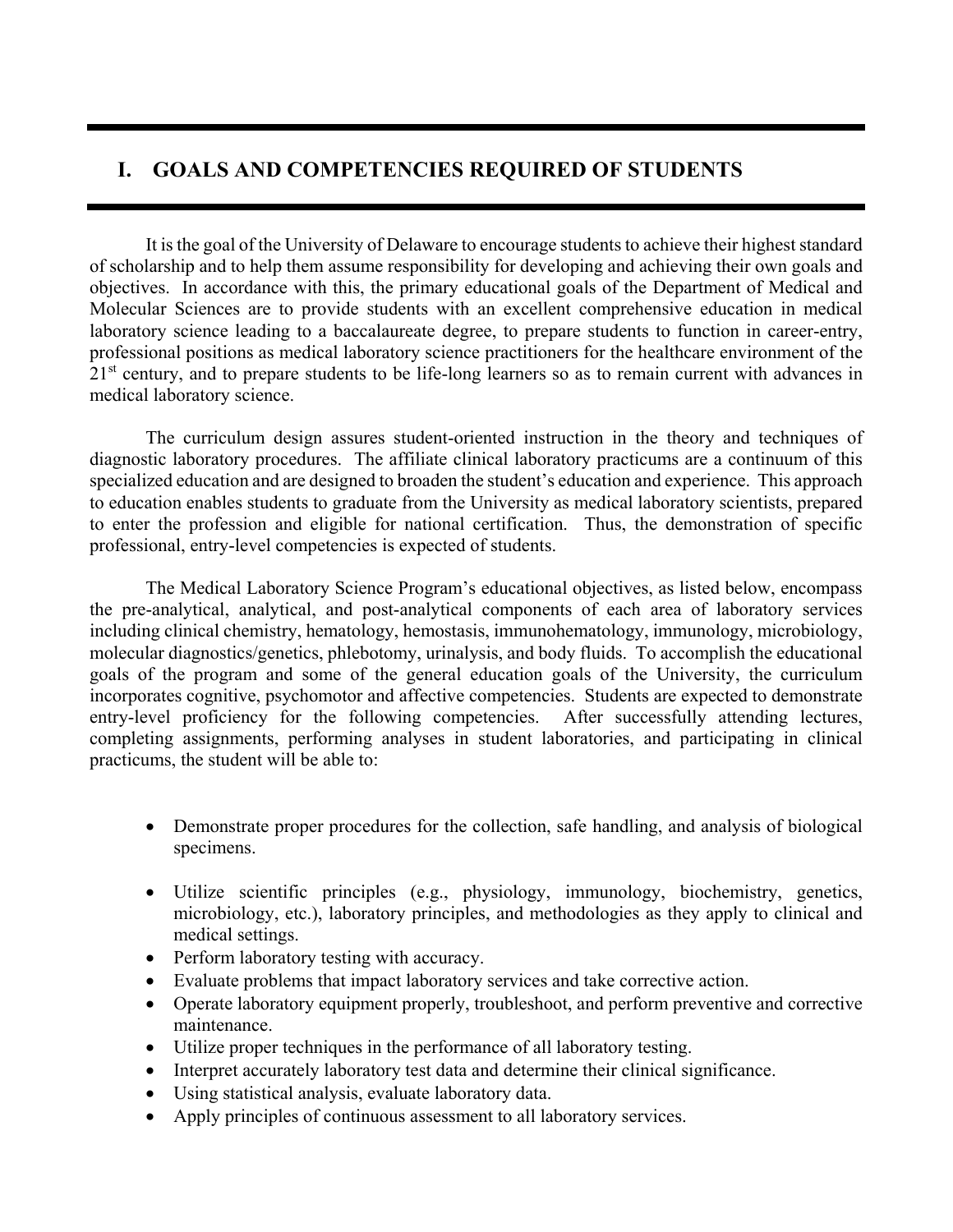- Utilize principles of quality assurance and quality improvement for all phases of laboratory services, i.e., pre-analytical, analytical, and post-analytical.
- Comply with established laboratory safety regulations and regulations governing regulatory compliance related to laboratory practice.
- Communicate, through oral and written skills, effectively and professionally to enable consultative and educational interactions with health care personnel, the public, and patients in order to function successfully as a member of the health care team.
- Demonstrate ethical behavior and professionalism, and maintain confidentiality of patient information.
- Develop skills and knowledge to be life-long learners.
- Apply principles of educational methodology to educate providers and users of laboratory services.
- Evaluate published scientific studies utilizing knowledge of research design.
- Apply principles and concepts of laboratory operations to critical pathways and clinical decision making, performance improvement, dynamics of health care delivery systems in relationship to laboratory services, human resource management, and financial management.
- Demonstrate a commitment to the future of the medical laboratory profession through involvement in a national professional society.

#### **General Education Goals of the University**

After successfully attending lectures and completing assignments in the liberal arts courses, the student will be able to:

- 1. Read critically, analyze arguments and information, and engage in constructive ideation.
- 2. Communicate effectively in writing, orally, and through creative expression.
- 3. Work collaboratively and independently within and across a variety of cultural contexts and a spectrum of differences.
- 4. Critically evaluate the ethical implications of what they say and do.
- 5. Reason quantitatively, computationally, and scientifically.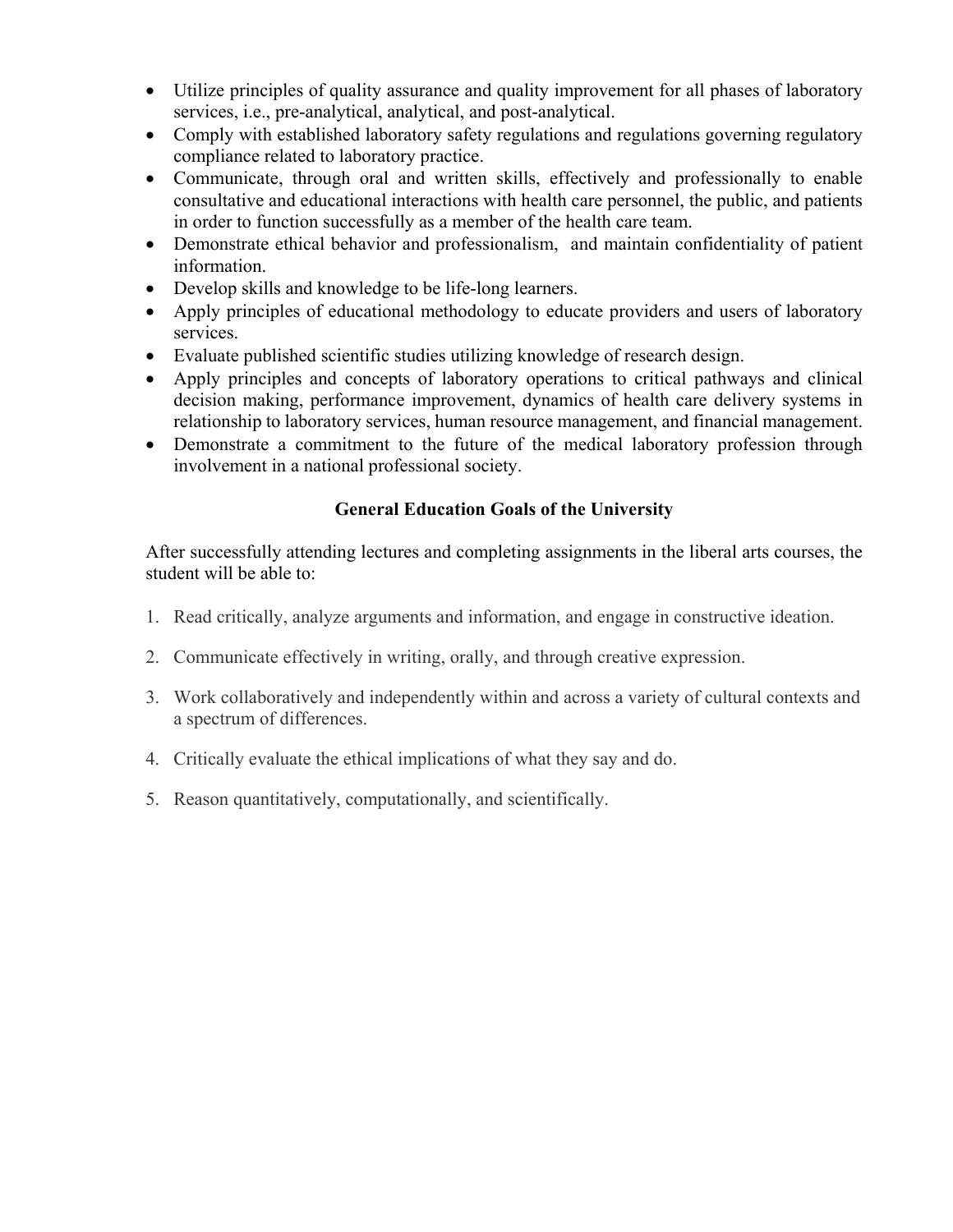## **II. ESSENTIAL FUNCTIONS REQUIRED OF STUDENTS**

 You have chosen to pursue a health care profession, where honesty and integrity are critical personal characteristics required both in academic studies and in the practice of the profession of Medical Laboratory Science. The Essential Functions are requirements of the Program, and they comprise physical, emotional, and professional/intellectual demands required of a medical laboratory scientist. Throughout your professional studies, you will be evaluated to assess your ability to meet these standards. The demonstration of these professional, entry-level competencies is expected from students.

The *physical demands* required of students include the ability to:

- 1. Perform manual laboratory procedures safely and with dexterity.
- 2. Operate state-of-the-art instruments and laboratory information systems, including proper use of computers and keyboards.
- 3. Read and employ information displayed on a computer monitor or in print, e.g., text, numbers, graphs, etc.
- 4. Use a binocular microscope and differentiate microscopic components for structural and color (shading/intensity) differences.
- 5. Describe the visual characteristics of bodily specimens and chemical and immunologic reactions, e.g., color, clarity, viscosity, agglutination, etc.
- 6. Perform delicate manipulations which require good eye-hand coordination, e.g., pipetting, use of inoculating loops, etc.
- 7. Utilize equipment for the safe collection of blood specimens from patients.
- 8. Participate in safe laboratory practices through one's ability to move effectively in the work place, to access laboratory work areas, and to reach hospitalized patients and outpatients for the purpose of blood collection.

The *emotional demands* required of students include the ability to:

- 1. Perform laboratory procedures accurately and quickly even under stressful conditions.
- 2. Maintain composure and professionalism while providing appropriate laboratory services under stressful situations, such as time constraints, emergencies, rudeness, etc.
- 3. Utilize independent judgment and act logically in the performance of one's duties.
- 4. Organize and accept responsibility for one's work, including acknowledgement of errors or uncertainty and acceptance of constructive criticism.
- 5. Employ sufficient psychological stability to consistently and dependably utilize critical thinking in order to formulate and implement safe and ethical healthcare decisions in a variety of healthcare settings.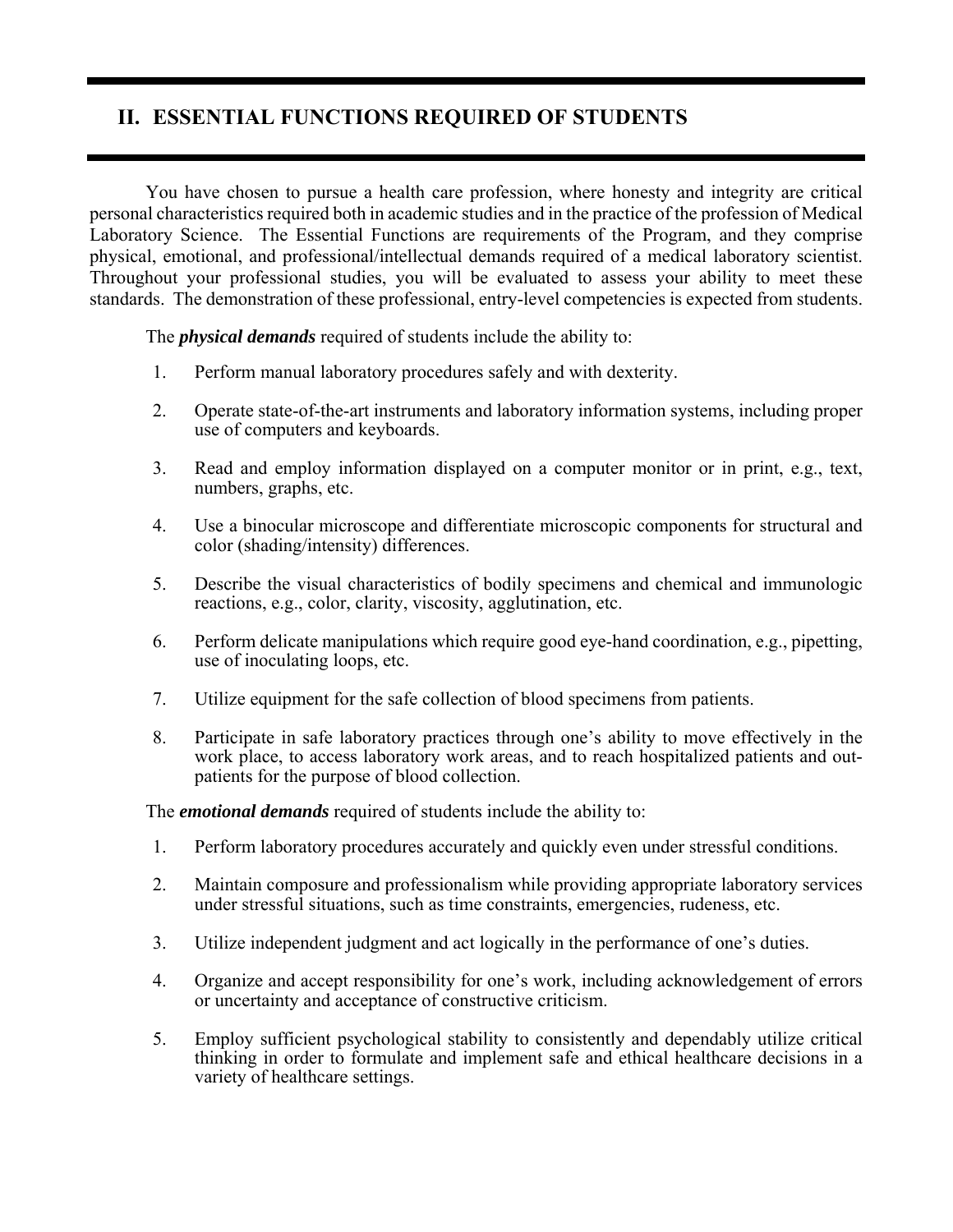The *professional/intellectual demands* required of students include the ability to:

- 1. Communicate in a professional, positive, tactful manner with patients, physicians, nurses, other health care and non-health care employees, and fellow laboratory personnel.
- 2. Communicate, comprehend, and follow directions understandably in English as evidenced by verbal, written, and reading skills.
- 3. Communicate, through the use of assistive devices (e.g., hearing aids, phone receivers, etc.) if needed, so as to converse understandably in English.
- 4. Maintain patient confidentiality and exercise ethical judgment, integrity, honesty, dependability, and accountability in the performance of one's laboratory responsibilities.
- 5. Perform multiple laboratory tests simultaneously while maintaining efficiency, organization and accuracy.
- 6. Demonstrate the intellectual skills required to: comprehend scientific and medical information, perform mathematical calculations, analyze information, evaluate information, and use critical thinking skills to solve problems.
- 7. Maintain a well-groomed, neat, professional appearance.

## **III. HEALTH AND SAFETY REQUIREMENTS**

#### **Laboratory Attire**

 For health and safety reasons and to provide a professional work environment, the following restrictions are placed on laboratory attire:

- 1. Full length white lab coats that meet Occupational Safety and Health Administration (OSHA) standards must be worn zipped up at all times in the laboratory.
- 2. Shorts, short pants, short skirts/dresses and open-toe shoes are not permitted. Legs must be covered to the ankle and the feet must be covered heel to toe.
- 3. Each student must provide his, her or zir own safety supplies including: lab coats and eye/face protection (goggles/safety glasses and face shield). NOTE: The Department is planning to provide these for students for Fall 2020.
- 4. Hair must be short or tied back at all times.
- 5. There may be additional requirements due to COVID-19 restrictions stay tuned for more information.

#### **Hazardous Substances**

 Students should be aware that chemicals and biological substances that can be potentially hazardous are handled routinely in the course of clinical laboratory work. This includes chemicals and biologicals that are classified as reproductive hazards. The mishandling of reproductive hazards may cause infertility, sterility or other undesirable health effects to you or to a developing embryo or fetus. If you have a particular health concern, it is especially important to discuss the materials you handle, whether they are biological or chemical, with your physician. All reasonable safety precautions are taken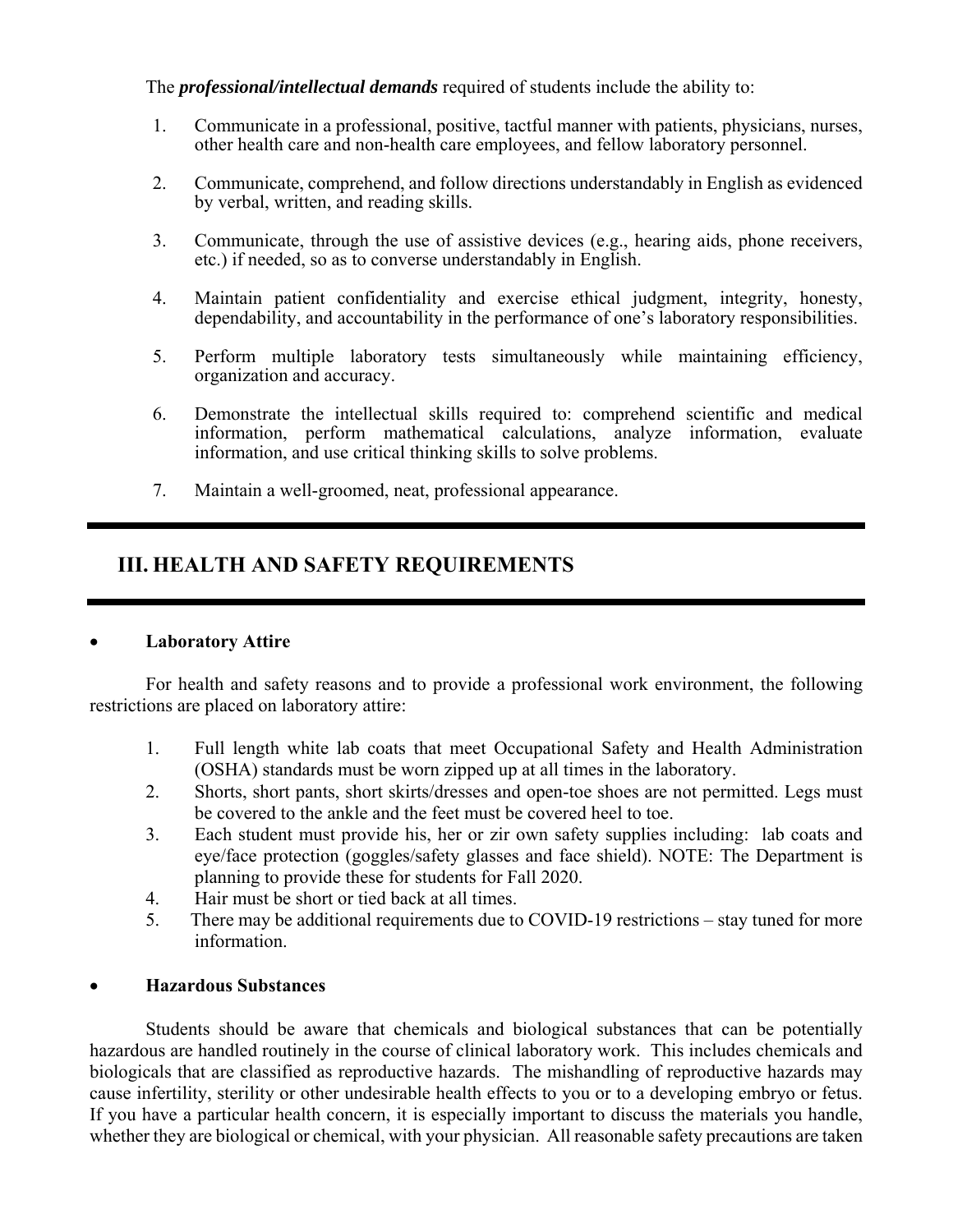to ensure the safety of learners, and students are fully instructed in safe-handling procedures. The State of Delaware Right to Know Law, the Chemical Hygiene Plan, the University's Bloodborne Pathogen Program, Biosafety and Fire Safety for Laboratories are reviewed, and students are instructed in specific safety precautions in each course as necessary. Students are encouraged to contact the instructor or the Department of Environmental Health and Safety at 831-8475 to discuss any concerns related to the use of these materials, or for information and training related to safety. The ultimate responsibility for following such procedures and complying with safety guidelines lies with the student. Potentially hazardous materials that are handled include:

- 1. Pathogenic microorganisms
- 2. Human blood, urine, feces, and body fluids which may be possible sources of infectious disease (i.e., hepatitis B virus, HIV)
- 3. Corrosive and hazardous chemicals

 Medical Laboratory Science students are expected to work with these materials, as these materials constitute the basis for the bulk of testing performed in clinical laboratories. **No exceptions (other than a specific medical reason) will be permitted.** 

#### **Health Requirements**

 Due to some uncertainties about Fall 2020, we are modifying the initial testing/documentation required pending confirmation of the availability of clinical practicums. This will be sent in a separate document to students, and the remaining requirements must be met if clinical practicums are confirmed. The complete set of requirements is outlined below.

Students must meet the published essential functions of the program. To safeguard the health and safety of fellow students, faculty, and patients when performing educational activities on campus and in the clinical setting, students are required to have a routine physical examination before the start of the fall semester of junior and senior year. Students are required to submit documentation of the physical examinations, consisting of physician verification that the student appears to be free from disease or any impediment which would interfere with normal activity, study, or physical effort.

In addition, to provide supplemental support and training for students needing assistance with differentiating microscopic components for color (shading/intensity) differences, students are required to complete a screening test for color blindness administered by the Department of Medical and Molecular Sciences.

#### **Immunizations**

 Before starting the junior phlebotomy practicum and the senior clinical practicums, students are **required** to have specific testing and/or immunization (or documentation thereof) for tetanus, measles (rubeola), mumps, and rubella (MMR), varicella (chicken pox), hepatitis B virus, influenza (seasonal flu) and tuberculosis (2-step PPD/Tuberculin Skin Test or Quantiferon Gold). **Such immunizations should begin as early in the summer as possible,** since junior students will be involved in a phlebotomy practicum at an area hospital during the fall semester of the junior year.

Students are required to submit documentation of immunity as evidenced by positive immune titers for several of these diseases. Additional information will be provided in the summer preceding the junior year. For the safety of patients, the affiliate institution has the right to refuse student participation in clinical practicums, if the student is unwilling to comply with immunization requirements.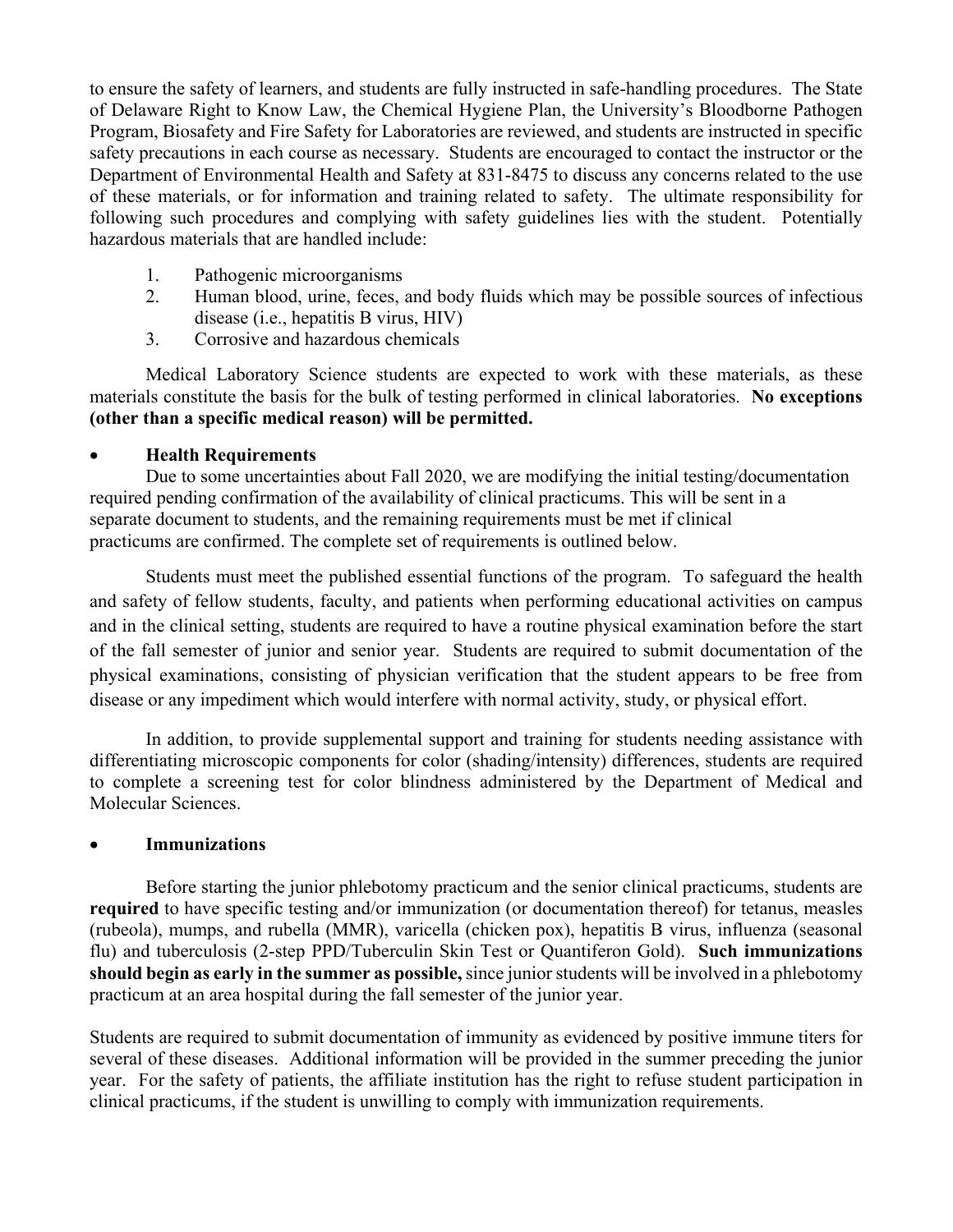**For juniors, testing/immunizations must be completed and all documents submitted by August 15th. For seniors, testing/immunizations must be completed by September 1st**.

#### **Health Insurance**

 Students are required to have health insurance during the phlebotomy practicum and senior clinical practicums. Documentation of such must be provided prior to the start of the practicums in junior and senior years. In addition, students should be prepared to produce proof of health insurance during the clinical practicums upon request by a clinical instructor.

#### **Drug Screening**

Students are required to complete a urine drug screening prior to the start of the fall semester of junior year in order to participate in the phlebotomy practicum. In addition, completion of a urine drug screening prior to the commencement of the senior clinical practicums is required. In June, information will be sent to students from the Department of Medical and Molecular Sciences with specific instructions about how to order and complete this testing. Documentation of such must be provided by **August 15th\*** of the junior year and by **November 15th\*** of the senior year. Students should be aware that the results of the urine drug screening must be released to the affiliate institutions at which the students will be participating in clinical practicums. For the safety of patients, the affiliate institution reserves the right to request a urine drug screening at the commencement of the clinical practicum.

 In the event of a **positive** drug screening, the student will be referred to the University of Delaware's Student Wellness & Health Promotion for a substance abuse referral. The student is expected to schedule an appointment with Student Wellness & Health Promotion within 3 business days following the referral. Once the Medical Laboratory Science Program Director has been notified by Student Wellness & Health Promotion that the student has completed the sessions as recommended, the student must submit to a second drug screening with 24 hours' notice. The student will not be allowed to begin or continue clinical activities until documentation of a negative drug screening is provided. If the second screening is positive, it will be difficult to place the student in clinical practicums, the student's graduation date most likely will be postponed as a result and the student may have difficulty obtaining employment as a medical laboratory scientist.

 \*Deadlines are listed in the event that clinical practicums will take place. At this time (June 2020), **we are asking that students wait on the drug screening and criminal background check** until we have confirmed the status of practicums and we will reach out at that time, but this may require a very rapid turnaround time at that point. Please stay tuned.

#### **Criminal Background Check**

Students are required to complete a criminal background check prior to the start of the fall semester of junior year in order to participate in the phlebotomy practicum. In addition, completion of a criminal background recheck prior to the commencement of the senior clinical practicums is required. In June, information will be sent to students from the Department of Medical and Molecular Sciences with specific instructions about how to order and complete this requirement. Documentation of such must be provided by **August 15th**\* of the junior year and by **November 15th**\* of the senior year. Students should be aware that the results of the criminal background check must be released to the affiliate institutions at which the students will be participating in clinical practicums.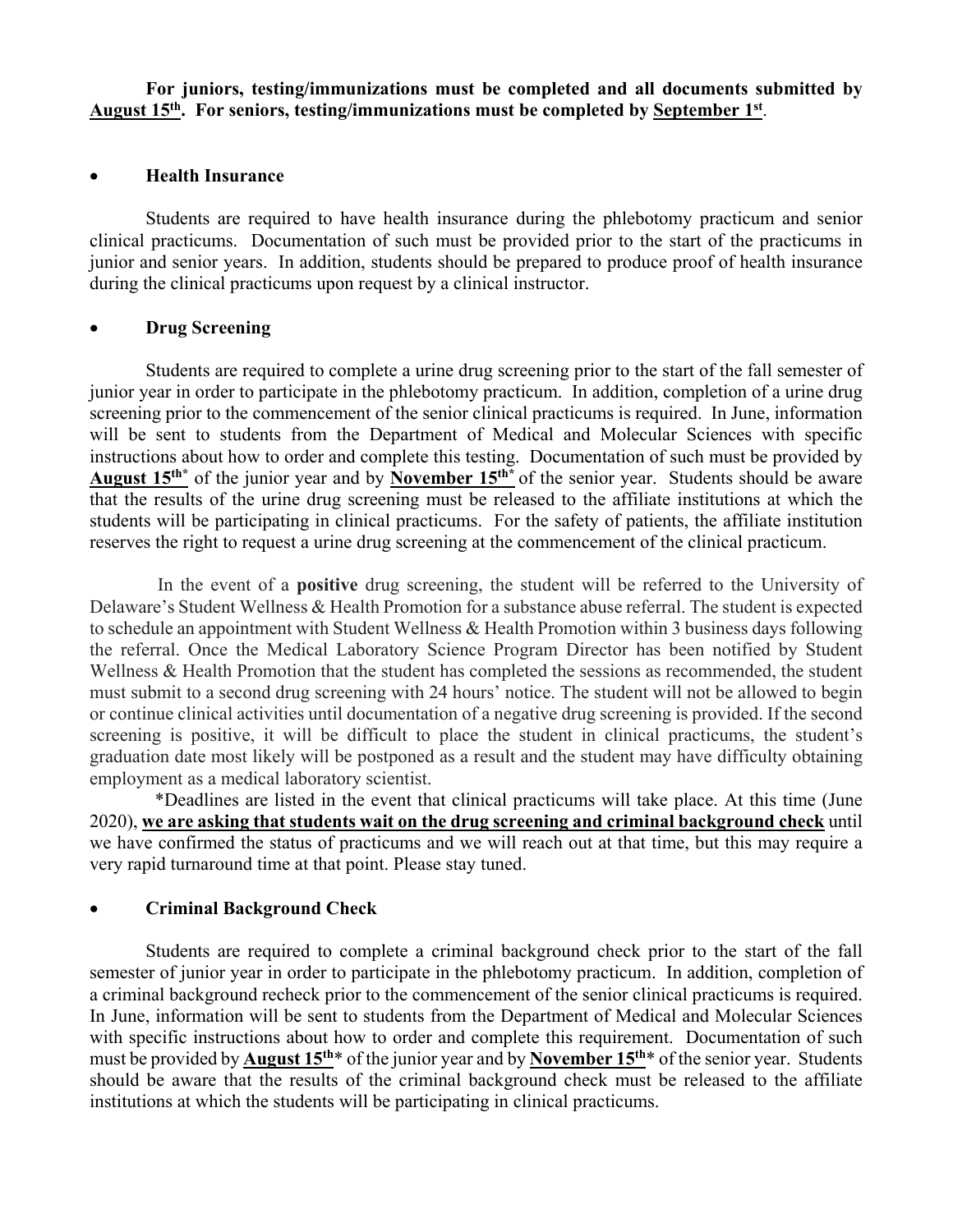\*Deadlines are listed in the event that clinical practicums will take place. At this time (June 2020), **we are asking that students wait on the drug screening and criminal background check** until we have confirmed the status of practicums and we will reach out at that time, but this may require a very rapid turnaround time at that point. Please stay tuned.

#### **Other Requirements**

 There are some requirements that are specific to certain affiliate institutions, including but not limited to: child abuse registry investigation and adult abuse registry investigation. Students attending clinical practicums at these institutions must meet these requirements as well. These requirements are subject to change as the requirements of the affiliate institutions change.

#### **Important Notes**

- 1. Students should be aware that results from the criminal background check, urine drug screening, child abuse registry investigation and adult abuse registry investigation could negatively impact the student's ability to participate in the clinical practicum courses. In addition, candidates applying for employment in healthcare are typically required to undergo a criminal background check and urine drug screening. Each student should use sound judgment and avoid situations which could result in poor decisions. Failure to do so could jeopardize the student's ability to complete the Medical Laboratory Science degree and may impact on future employment in healthcare.
- **2. Failure to complete immunizations, other testing, drug screening and criminal background checks within specified time periods could negatively impact the completion of clinical practicums and delay graduation.**

## **IV. ACADEMIC REQUIREMENTS**

#### **Grading**

 **The student must obtain a grade of C- or higher in each of the Department of Medical and Molecular Sciences (MMSC) courses and a grade of P (Pass) in the senior clinical practicum courses to progress in the major. A grade of C- requires attainment of a minimal grade of 70%. In Pass/Fail courses, a grade of P requires attainment of a minimal grade of 70%. MMSC course grades are NOT curved. NOTE: Most MMSC courses are offered only once per year.** 

 In the event a grade of less than C- is earned in one or more of the Medical Laboratory Science courses, the student should refer to the "Department of Medical and Molecular Sciences Student Readmission and Appeal Policies." This document follows in section VI. Methods of grading will be defined for each course at the beginning of the course. Students should become familiar with the methods of grading at the start of each course.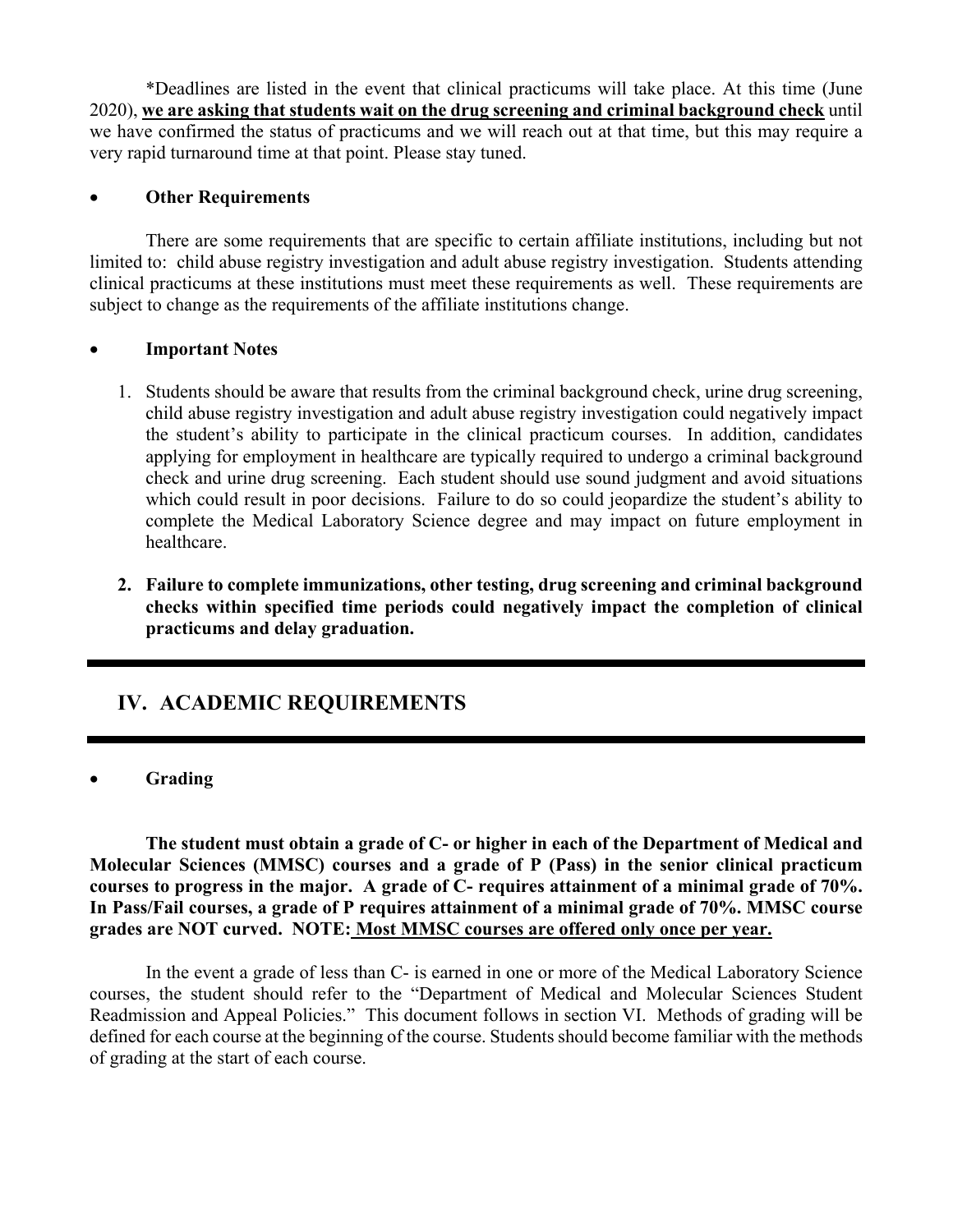**NOTE**: In accordance with University policy, courses taken at another institution must be graded C or better to transfer (a grade of C- is not acceptable). For course transfer information see **http://www.udel.edu/registrar/transfer/transins.html**.

#### **Laboratory Attendance**

**Attendance is required at all Medical Laboratory Science student laboratory sessions.** If a student cannot attend due to illness, death of a family member, a personal emergency, or observance of a religious holiday, the student **must** notify either the instructor or the Department office (831-2849) of his/her absence **prior to** the start of the laboratory session. Failure to properly provide documentation of excused absence results in the same penalty as an unexcused absence. Authority for excusing class absences rests with the instructor who may request documentation. The student should be prepared to show documented evidence of illness (i.e., note from a physician or the Student Health Services verifying the student's illness) or of a serious emergency upon request. Upon the student's return to class, the student should consult the appropriate instructor to schedule a make-up time. Please be aware that each laboratory requires meticulous preparation and many of the specimens used are unstable, thus making it difficult or impossible to re-create a laboratory session for a single student.

Any unexcused absence from a laboratory session will result in a grade of "0" for all the work associated with that session, including the professional performance evaluation, laboratory worksheets, pre-laboratory questions and the laboratory report. Examples of unexcused absences from a laboratory session include but are not limited to: scheduling routine medical and dental appointments, scheduling employment-related appointments, expanding spring break beyond its allotted time, or scheduling other travels for personal reasons.

#### **Lateness**

The student is expected to be at his/her laboratory bench with materials ready by the announced start of the laboratory session. If the student is not present when the laboratory begins, the student will not be permitted to participate in the laboratory session and will receive a grade of "0" for all the work associated with that session, including the professional performance evaluation, laboratory worksheets, pre-laboratory questions and the laboratory report. The lab session will not be rescheduled.

#### **Lecture Attendance**

**Attendance at all Medical Laboratory Science lecture sessions is highly recommended**. The student must abide by the regulations set forth in each Medical Laboratory Science course, so the student should consult the policy contained in each course manual. In general, absence from class due to illness, death of a family member, a personal emergency, or observance of a religious holiday will constitute cause for an excused absence. Examples of unexcused absences include but are not limited to: scheduling routine medical and dental appointments, scheduling employment-related appointments, expanding spring break beyond its allotted time, or scheduling other travels for personal reasons.

#### **Computerized Testing**

The Department of Medical and Molecular Sciences utilizes ExamSoft to administer in-class examinations. In several Department courses, students will be required to bring a laptop or tablet to the classroom to participate in testing. Online courses may also require the ExamSoft software download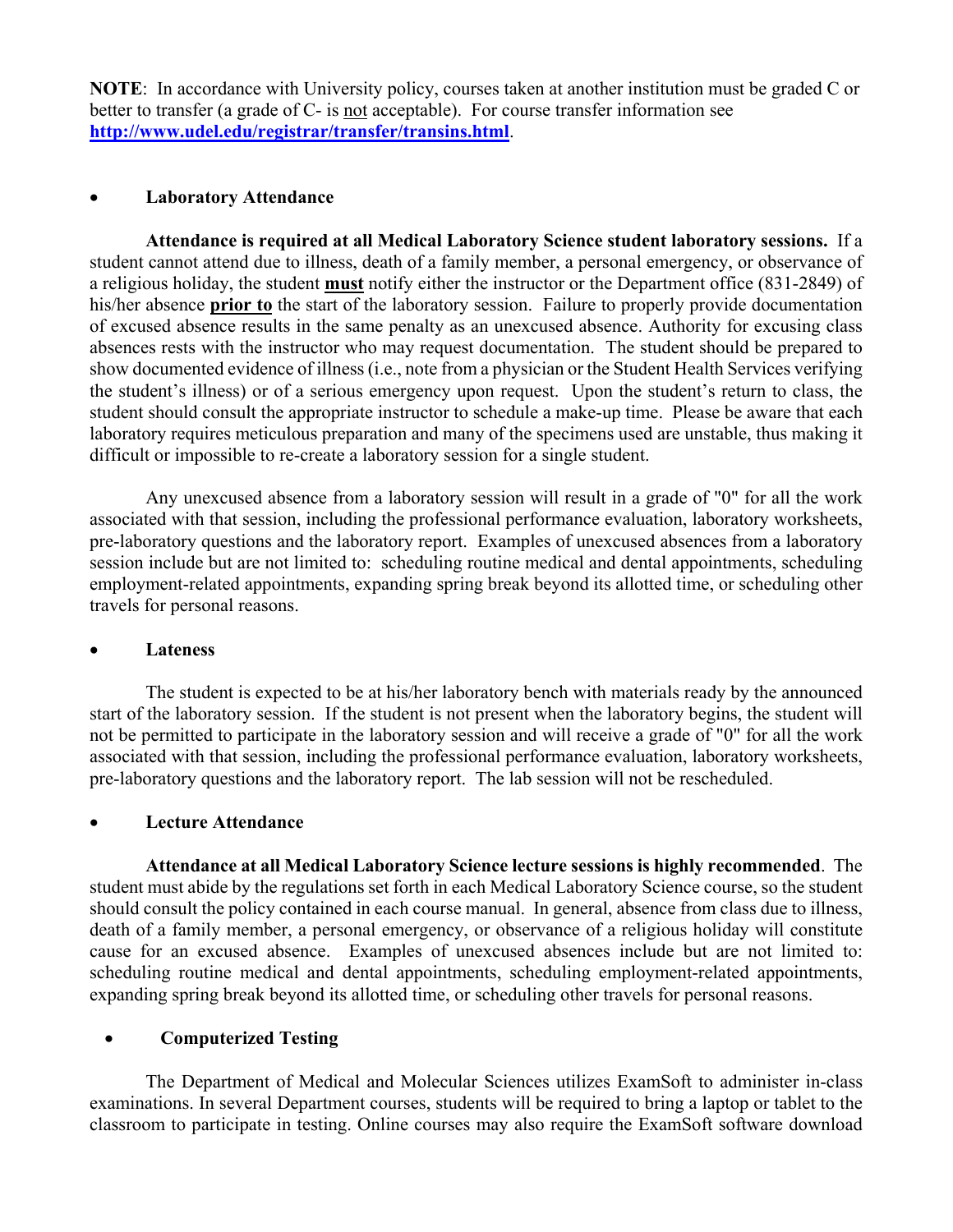and the exam will be administered using ExamID and Exam Monitor testing monitoring systems. Students are required to have a laptop or computer equipped with a video camera (webcam).

#### **Comprehensive Examination**

 Each student is required to successfully complete a comprehensive examination in the spring semester of the senior year to be certified as having completed an approved course of study in Medical Laboratory Science, thus becoming eligible for the ASCP BOC (American Society for Clinical Pathology Board of Certification) national certification examination. Criterion for successfully completing the comprehensive examination is defined as obtaining a minimum grade of 65% in each discipline section. The grades from each discipline will be incorporated into the final grade for MMSC 480 Senior Seminar II, which requires a grade of C- (minimum grade of 70%) to pass the course.

Students will be tested using a computerized examination method in each of the following areas: clinical chemistry, genetics and molecular diagnostics, hematology/hemostasis, immunohematology, immunology/virology/serology, leadership, microbiology (bacteriology, mycology, parasitology), and urinalysis/body fluid analysis on the original comprehensive examination. Students MUST earn a minimum grade of 65% in each content area (this first grade will stand provided a minimum grade of 65% is earned). In content areas where the grade achieved is less than 65%, students will be required to take a re-examination for the purpose of achieving a minimum grade of 65%. However, for the purpose of calculating the grade for the course, each re-examination will be averaged with the original score achieved for that discipline, with a maximum score of 70% to be incorporated into MMSC480 for that section. For example, Immunohematology Comp  $#1 = 60\%$ , Retake Immunohematology = 88%, average is 74% but score recorded for MMSC480 Immunohematology section of Comprehensive Examination is 70%. Should the average fall below 70%, the average score of the two exams will be recorded for MMSC480 Immunohematology section of the Comprehensive Examination. Re-examinations will be taken via hard copy exams and will be different exams from the original Comprehensive Examination.

 Only one retake examination for each discipline section will be allowed. The faculty of the Department of Medical and Molecular Sciences are available for assistance and support each student toward successful completion of these examinations.

**Note:** Graduating from the University with a Bachelor of Science degree is **not** contingent upon the student passing a national certification examination or licensure examination.

#### **Student Grievances and Disciplinary Action**

 Honesty and reliability are essential in the profession of Medical Laboratory Science, and these qualities are emphasized in all of the undergraduate professional and clinical courses. Any incidence of personal misconduct, suspected cheating on an examination, plagiarism, or any other form of academic dishonesty by a student will be communicated to the Office of Student Conduct. If warranted, the incidence may be adjudicated by the Undergraduate Student Conduct System. Determination of misconduct may result in an F in the course and automatic dismissal from the Medical Laboratory Science major.

 During clinical practicums in junior and senior years, any student grievance shall be discussed with the Clinical Instructor first, and the Laboratory Clinical Coordinator, if necessary. If a problem is unresolved, the Technical Laboratory Director, Laboratory Clinical Coordinator, Section Supervisor,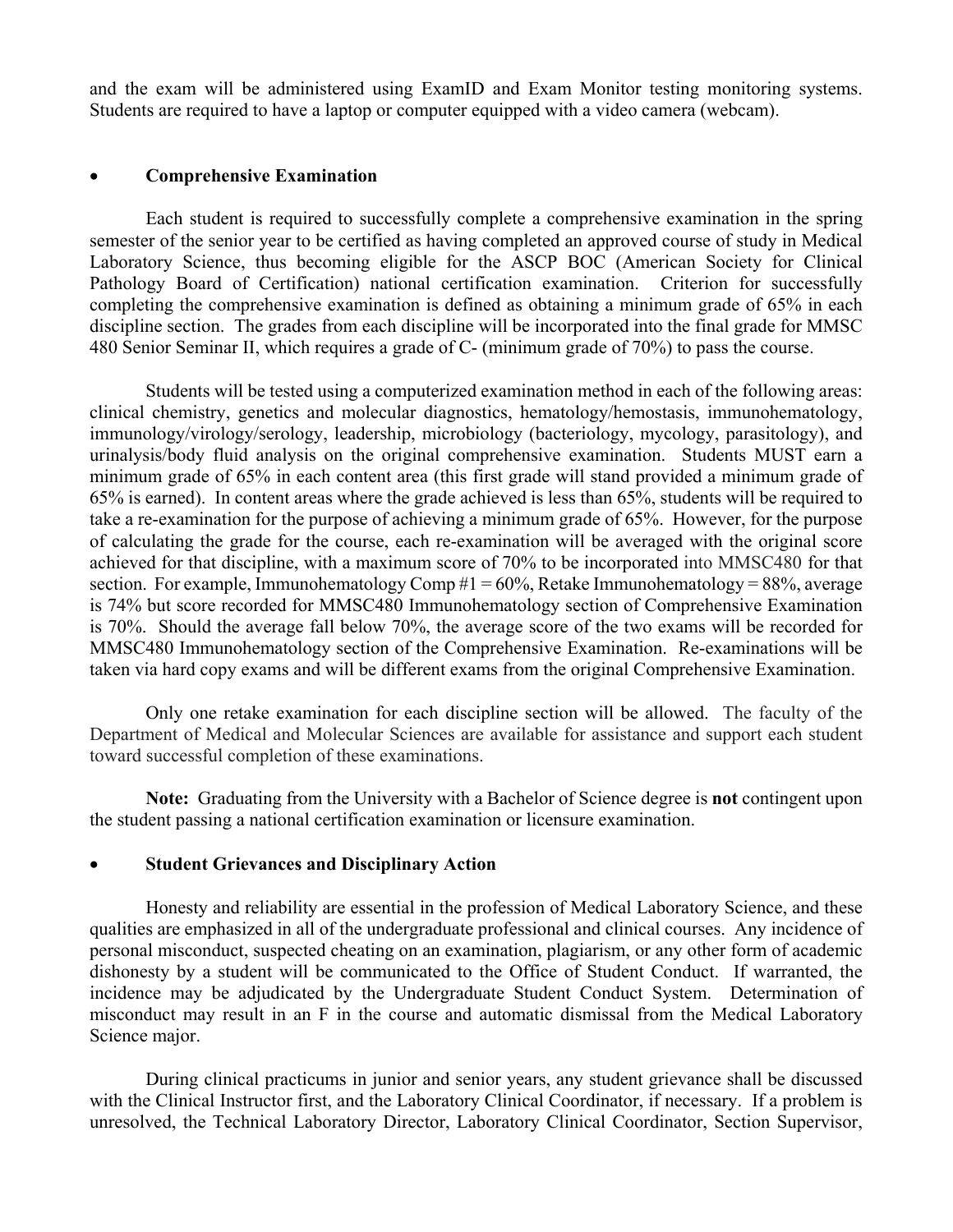Clinical Instructor, University Clinical Education Coordinator and/or Program Director, and the student will meet to discuss the matter of concern.

 Students should be aware that clinical affiliates maintain the right to remove a student from the clinical practicum if student behavior is violative of existing rules and regulations of that facility, or if the student's behavior is in any way disruptive or detrimental to the hospital/laboratory, employees or patients. If the student is removed from a clinical facility, the student would not complete that practicum resulting in a grade of F. While the student will not be re-instated at that facility, the student has the right to grieve his/her case to the Office of Student Conduct. If the Office of Student Conduct finds in favor of the student, the F will be removed and the student can complete the practicum at another affiliate; however, this would result in a delay in graduation. If the Office of Student Conduct does not find in favor of the student, this would result in a delay in graduation and the inability to achieve a degree in Medical Laboratory Science.

 Student grievances are handled according to the policies of the Department of Medical and Molecular Sciences, the College of Health Sciences, and the University at large. Students should refer to the *University of Delaware Student Guide to University Policies* for detailed information on academic and non-academic grievance procedures (available at http://www.udel.edu/stuguide/current).

### **V. CLINICAL EXPERIENCE**

#### **Overview**

 Christiana Care and other clinical affiliates provide supervised, structured, diagnostic laboratory experience in fall of the junior year and winter and spring terms of the senior year. Typically, each student has the advantage of having undergraduate clinical experience in the laboratories of Christiana Care and at least two other clinical affiliates.

Students are assigned to supervised phlebotomy practicum assignments in September of the junior year. Each student is assigned a 20-hour period for the phlebotomy experience, with the first group of students beginning the practicum in late September. Supervised clinical education practicum assignments are made during the fall semester of senior year for rotations that begin in January and continue through the end of May. COVID-19 pandemic status may impact these plans for a fall 2020 practicum. More information will be available closer to the start of the fall 2020 semester.

#### **Expenses**

 During the clinical practicum period (fall of junior year and winter and spring terms of the senior year), students should plan for the possibility of added expense for 1) transportation and uniforms and 2) living off-campus at the clinical site for at least a four-week rotation during the senior year when the commuting distance is excessive.

#### **Guarantee of Clinical Assignment**

The Medical Laboratory Science Program guarantees all students, who begin the medical laboratory science major in junior year, that sufficient affiliate sites will be available for phlebotomy and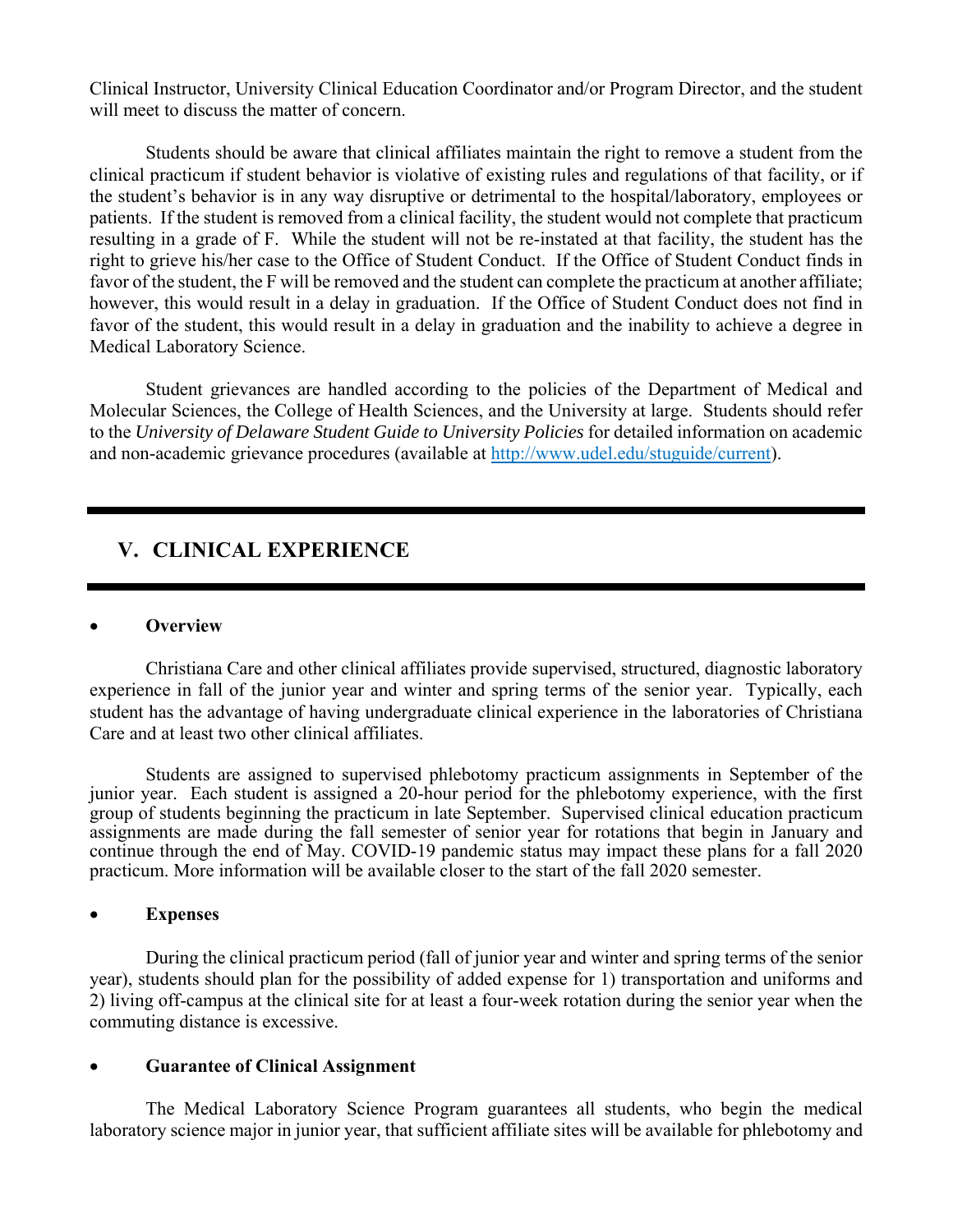senior clinical practicums so as not to impact negatively on expected graduation dates. By utilizing multiple affiliates, unexpected situations at affiliate sites should not impact on student practicum placements.

However, a remote possibility remains that a situation out of the control of the Program could occur. If a major unforeseen event at an affiliate should prevent a student from being placed in a phlebotomy practicum in the fall of junior year, every effort will be made for the student to complete the applied experience during Winter Session at no additional tuition expense to the student. Similarly, if such a major event should occur at the time of the senior practicums, every effort will be made for the student to complete the applied experience during Summer Session at no additional tuition expense. In the latter case, graduation would be postponed until the summer graduation cycle.

#### **Senior Clinical Practicum Attendance and Housing**

 The student should report to his/her clinical practicums eight hours a day, five days a week for 20 days per rotation period. Exact times will be arranged by the individual laboratory supervisor. If time is missed for an excused absence, it will be made up at the convenience and discretion of the affiliate instructor (i.e., during the flex days at the end of the rotation period or another suitable time as determined by the affiliate instructor). In general, absence from clinical practicums due to illness, death of a family member, a personal emergency, or observance of a religious holiday will constitute cause for an excused absence. Authority for excusing such absences rests with the clinical instructor who may request appropriate documentation. Examples of unexcused absences include but are not limited to: scheduling routine medical and dental appointments, scheduling excessive personal appointments, expanding spring break beyond its allotted time, or scheduling other travels for personal reasons. **Any time missed that cannot be made up during the spring semester may result in completion of the rotation period at a later date with postponement of graduation.** The student should note that spring break during the senior clinical practicum period will *not* coincide with the University calendar. Senior students will participate in spring break in mid-March following the end of the second rotation period. Thus, the week of spring break will fall between the second and third rotation periods.

#### **NOTE: Residence halls will be closed during the regularly scheduled spring break.** *Alternate housing arrangements must be made by students residing in the residence halls during this period.* **One option is to contact Housing Assignment Services early to explore the availability of vacation housing at: http://www.udel.edu/reslife/community\_living/breaks.html. This is the responsibility of the student.**

 To facilitate the student having time to handle personal needs during the clinical practicums, flex days are built into the fifth week of each practicum period when the University calendar allows. Such personal needs may include but are not limited to routine medical and dental appointments, employmentrelated interviews and orientation, and interviews for post baccalaureate education. The student should make every effort to schedule employment-related interviews/orientation and interviews for post baccalaureate education only during the flex periods. In the event such scheduling is out of the student's control and cannot be accomplished in the flex days, the student must provide the contact name of the individual mandating such scheduling to the University instructor and to the affiliate instructor. The student must receive permission from the affiliate instructor to be absent from the rotation period, and the missed time must be completed during the flex days of that rotation period.

All missed time from the clinical rotations that was not previously arranged requires the notification (via phone) of the affiliate Clinical Coordinator AND the University Instructor before the start of the scheduled work day. **All absences must be documented on the** *Clinical Practicum*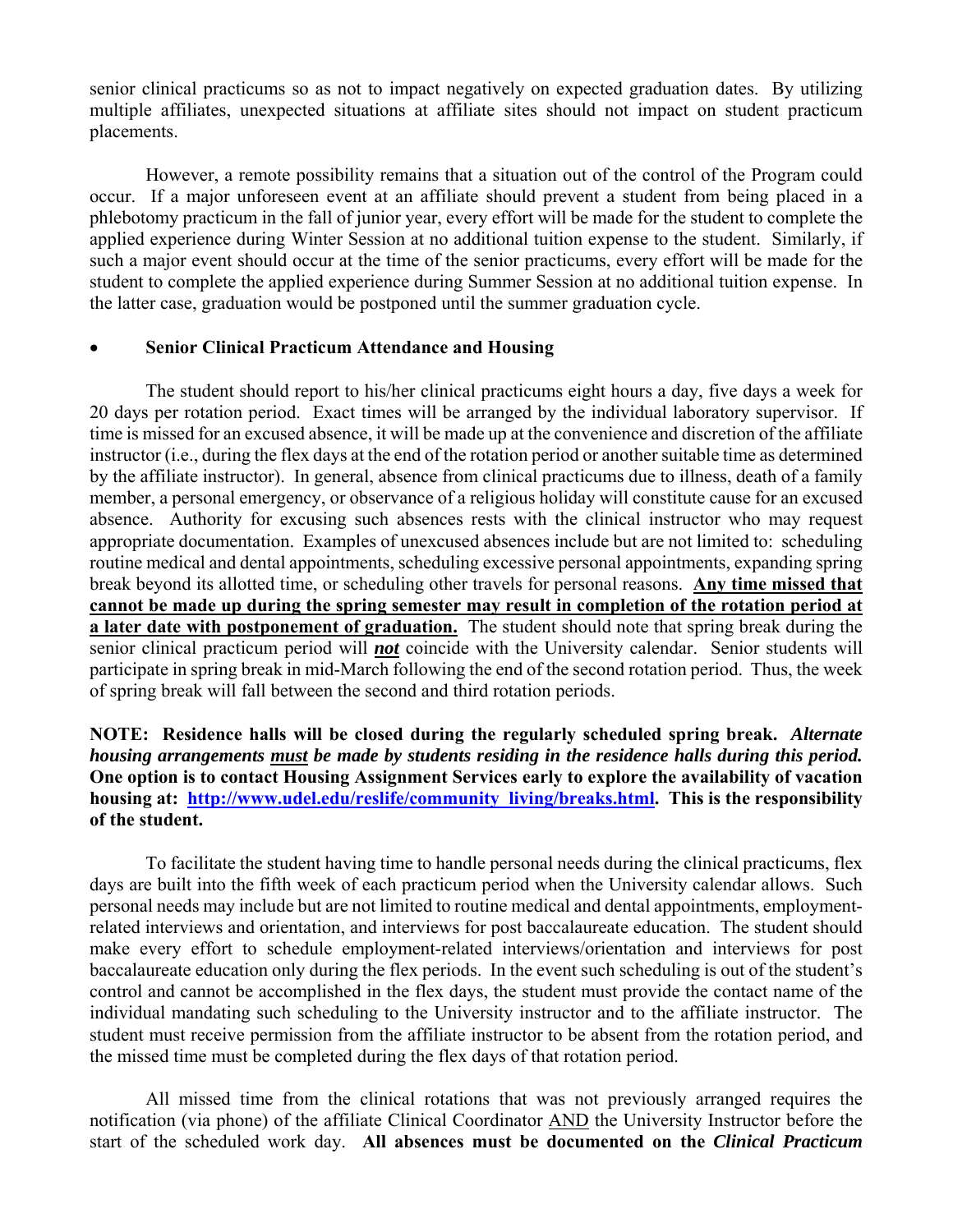*Attendance Record.* **Students should be prepared to show documented evidence of illness or serious emergency upon request.**

## **VI. STATE LICENSURE**

 If interested in practicing outside the state of Delaware, candidates are responsible for ensuring compliance with other states' laws/statutes relative to licensure. At minimum, a candidate must apply for licensure through that state's licensure board for clinical/medical laboratory scientists.

Steps to follow in seeking a clinical/medical laboratory scientist license are:

- Early in your academic career, visit the state licensure board in the state in which you want to apply for your initial licensure and review the application requirements for that state. Web-links or contact information for each state are available through the **ASCLS** website (www.ascls.org)
- Some states will require verification of clinical practicum completion. Contact the Medical Laboratory Science Program Director for completion of forms or documents requiring an official university signature.
- All applications for licensure will require an official transcript indicating conferral of your degree. Requests for official transcripts are completed online through UDSIS.

## **VII. STUDENT READMISSION AND APPEAL POLICIES**

Progression in the medical laboratory science major requires that the student receive a final grade of C- or higher in each MMSC course. A student who receives less than C- in one MMSC course may continue in the major contingent on the guidelines outlined in "Progression" below. To avoid problems that may impede progression in the major, a student who finds himself/herself/zirself in academic difficulty is encouraged to seek assistance from the Office of Academic Enrichment and the Center for Counseling and Student Development.

#### **Progression**

If a student receives less than C- in <u>one</u> MMSC course, he/she/zie must complete the following procedure:

1. The student will indicate in writing a plan for progression in the major to the Program Director within five working days after notification of the final grade.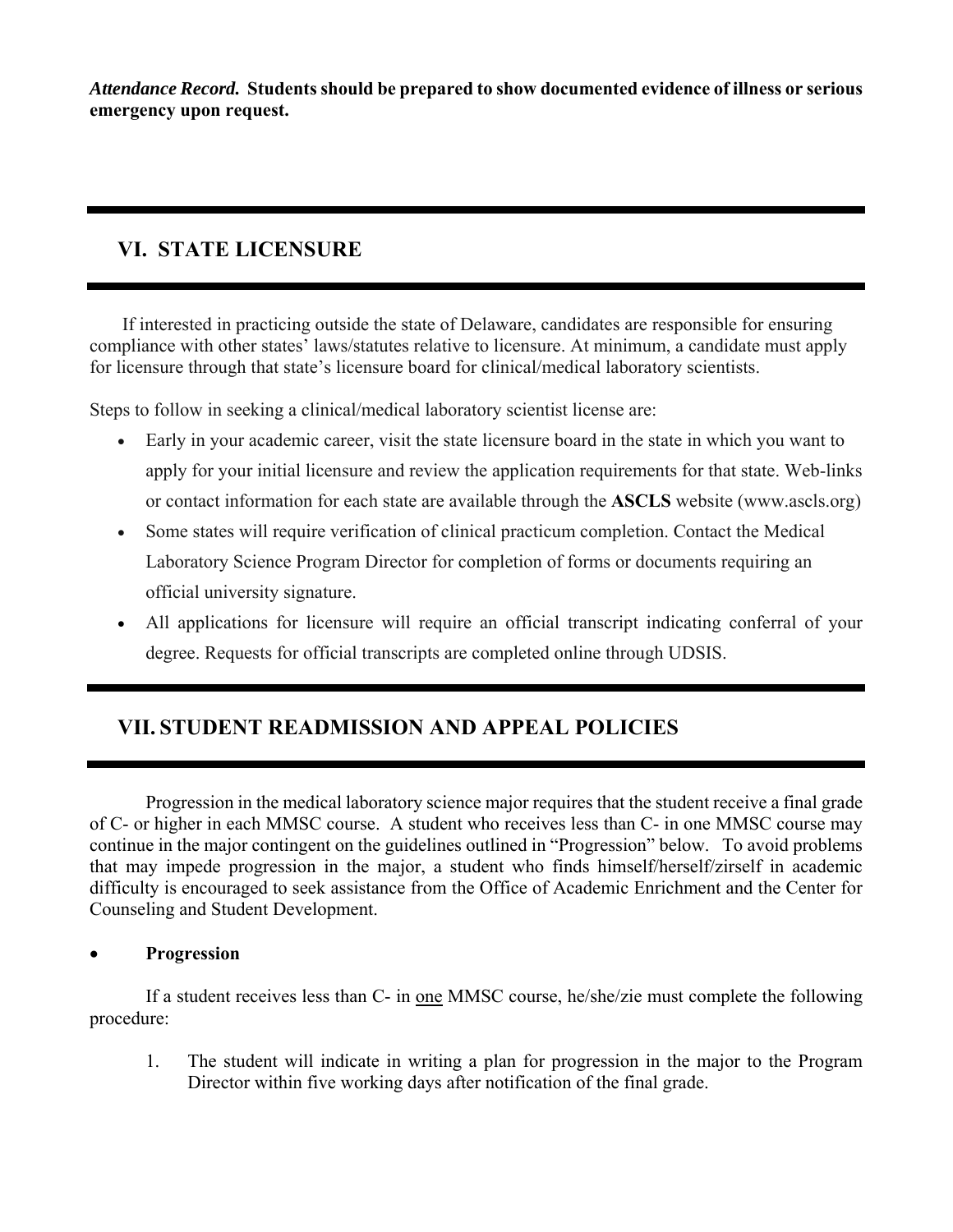- 2. The student may retake a MMSC course at the University of Delaware that he/she/zie did not successfully complete. The student must earn a grade of C- or higher in the course.
- 3. The student will be permitted to repeat a comparable MMSC course at another institution provided that it meets the approval of the faculty member who teaches that discipline.

**NOTE**: In accordance with University policy, courses taken at another institution must be graded C or better to transfer (a grade of C- is not acceptable). For course transfer information see **http://www.udel.edu/registrar/transfer/transins.html**.

#### **Appeal**

 If a student receives less than C- in more than one MMSC course, he/she/zie may begin a formal appeal process as outlined below. Each appeal will be reviewed on an individual basis.

- 1. The student will submit written documentation of extenuating circumstances to the Program Director for review by the Department of Medical and Molecular Sciences Undergraduate Program Committee within five working days after notification of the final course grade.
- 2. The Undergraduate Program Committee, upon review and careful examination of the documentation, will vote to permit or deny the student's appeal for reinstatement into the Medical Laboratory Science major.
- 3. If the student's appeal is granted, the student must follow steps 2 through 3 as indicated in "Progression" section.
- 4. A plan of corrective action that addresses the academic difficulties of the individual will be developed and must be agreed upon by the student.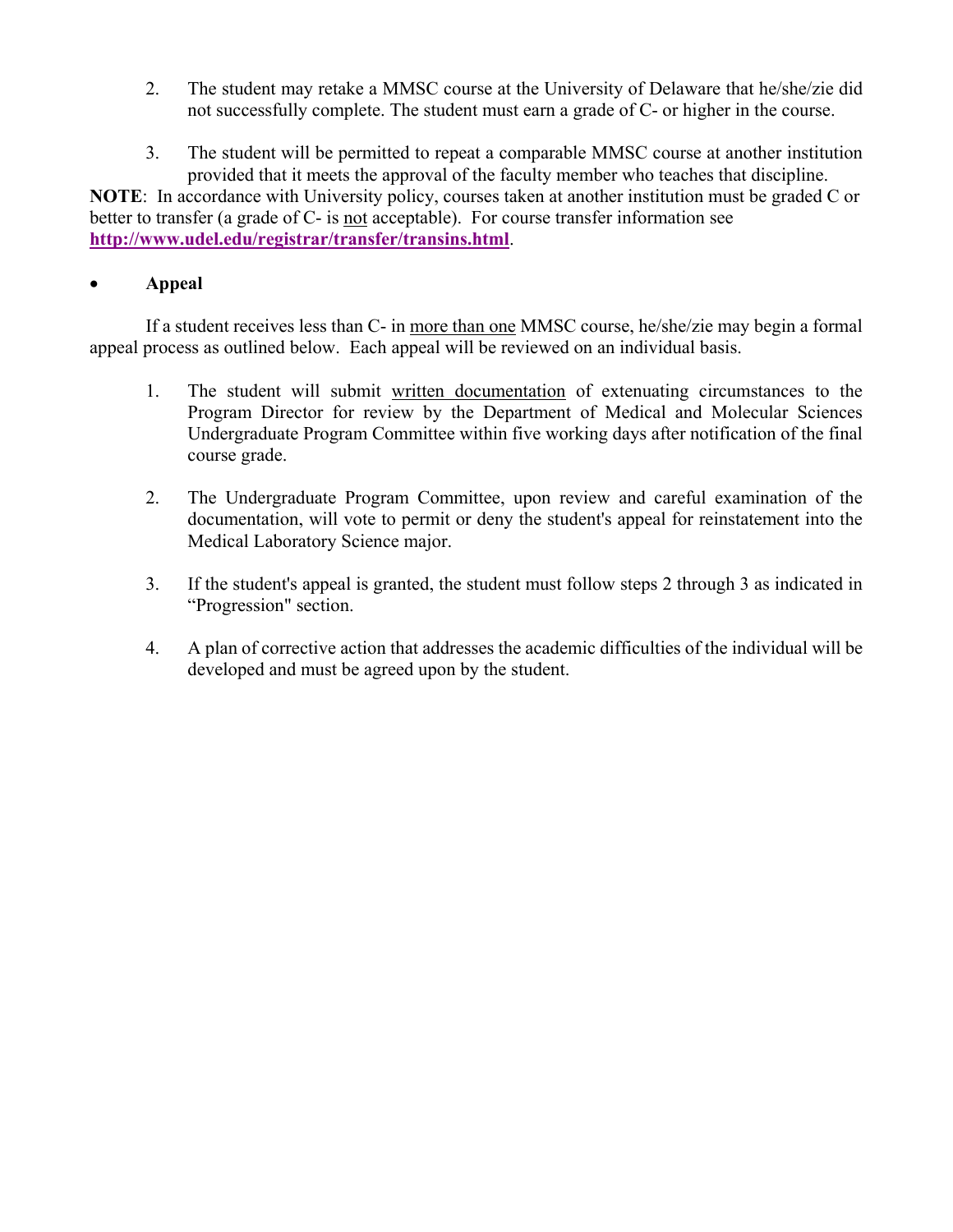## **STUDENT SIGNATURE**

**It is the student's responsibility to read and understand the policies in this document.** 

**I HAVE READ AND UNDERSTAND THE REQUIREMENT TO COMPLETE A CRIMINAL BACKGROUND CHECK AND URINE DRUG SCREENING PRIOR TO COMMENCEMENT OF THE PHLEBOTOMY CLINICAL PRACTICUM AND THE SENIOR CLINICAL PRACTICUMS. MY SIGNATURE ATTESTS THAT I AUTHORIZE THE DEPARTMENT OF MEDICAL AND MOLECULAR SCIENCES TO RELEASE THE RESULTS OF THE CRIMINAL BACKGROUND CHECK AND URINE DRUG SCREENING TO THE AFFILIATE INSTITUTIONS AT WHICH I WILL BE PARTICIPATING IN CLINICAL PRACTICUMS.** 

**I HAVE READ AND UNDERSTAND THE ESSENTIAL FUNCTIONS REQUIRED OF STUDENTS. I UNDERSTAND THAT IT IS MY RESPONSIBILITY TO NOTIFY THE PROGRAM DIRECTOR IN THE EVENT THAT I CANNOT FULFILL THE REQUIREMENTS AS OUTLINED IN THE ESSENTIAL FUNCTIONS. MY SIGNATURE ATTESTS THAT I UNDERSTAND THE REQUIREMENTS OF THE ESSENTIAL FUNCTIONS, AND I CERTIFY THAT I AM ABLE TO FULFILL THEM.** 

**MY SIGNATURE ATTESTS THAT I HAVE READ AND UNDERSTAND ALL OF THE POLICIES RELATED IN THIS DOCUMENT FOR PROGRESSION IN AND COMPLETION OF THE MEDICAL LABORATORY SCIENCE PROGRAM.**

**WITNESS to Student's Signature Date Student's Signature Date Date** (Parent or guardian can be a witness.) <br>MEDICAL LABORATORY SCIENCE STU 

(**Parent or guardian can be a witness**.) **MEDICAL LABORATORY SCIENCE STUDENT** 

 **\_\_\_\_\_\_\_\_\_\_\_\_\_\_\_\_\_\_\_\_\_\_\_\_\_\_\_\_\_\_\_\_\_\_ Please Print Student's Name**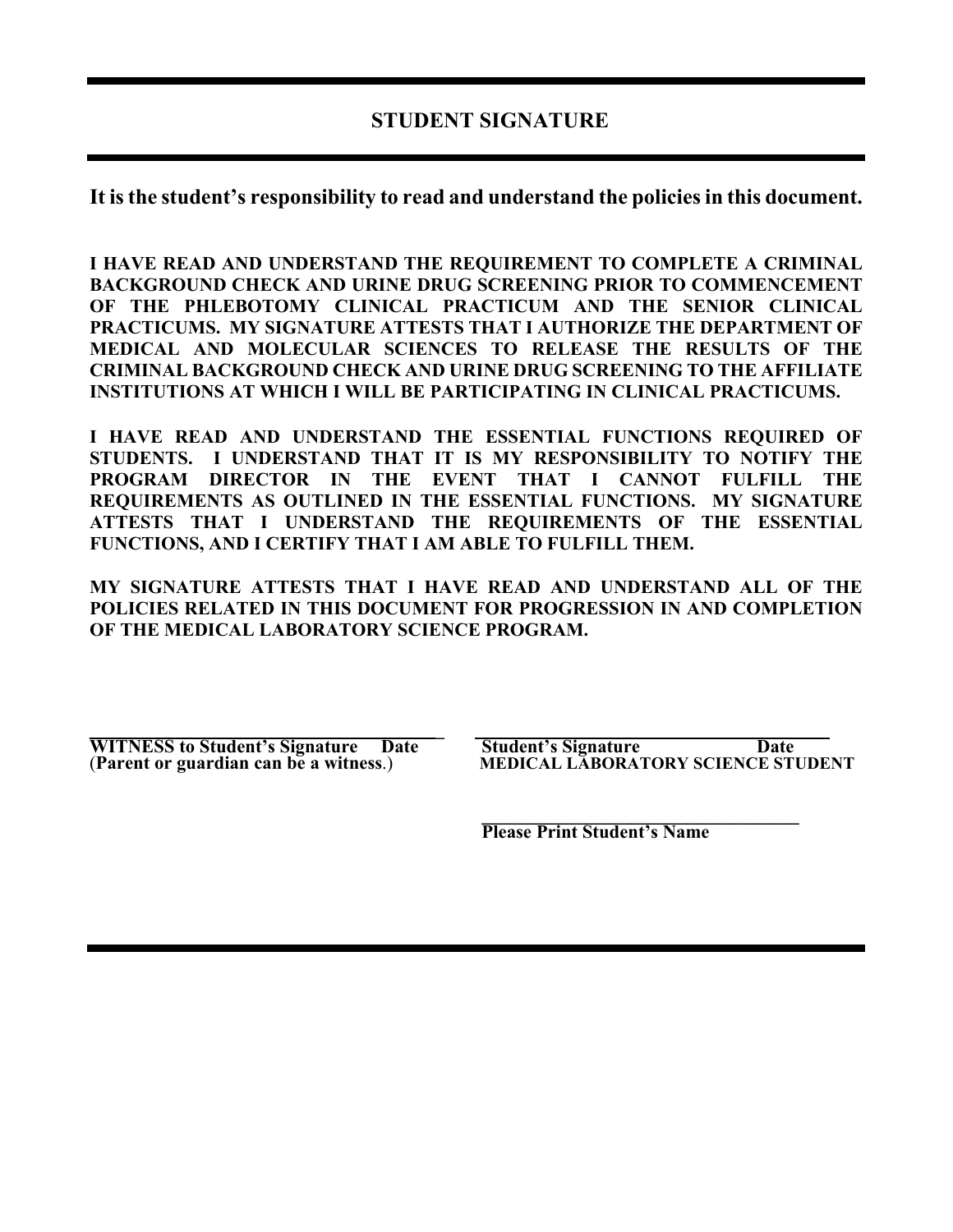## **RELEASE FOR TRAINING AND PARTICIPATION IN VENIPUNCTURE**

I, the undersigned student of the University of Delaware's Medical Laboratory Science Program,

UNDERSTAND AND HEREBY EXPRESSLY ACKNOWLEDGE that as part of the instruction that I am to receive as part of the University of Delaware's Medical Laboratory Science Program, I will be asked to draw blood by venipuncture or by finger stick on other medical laboratory science students, and that such other medical laboratory science students will be asked to practice drawing blood by venipuncture or by finger stick on me;

UNDERSTAND AND HEREBY EXPRESSLY ACKNOWLEDGE that these activities might, under some circumstances about which I have been advised, pose certain dangers, including, but not limited to, the exposure to such diseases as AIDS and Hepatitis and, therefore, involve the risk of serious injury, infection or death;

HEREBY RELEASE, WAIVE, DISCHARGE AND COVENANT NOT TO SUE the University of Delaware, its officers, agents, servants, employees, assigns, or successors, or students of the University of Delaware's Medical Laboratory Science Program, from any and all liability, claims, demands, actions or causes of action arising out of any damage, loss or injury to my person or my property or resulting in my death, while enrolled in the University of Delaware's Medical Laboratory Science Program and participating in the activities contemplated by this RELEASE, whether such loss, damage, or injury is caused by the negligence of the University of Delaware, its officers, agents, servants, employees, assigns, or successors, or students of the University of Delaware's Medical Laboratory Science Program or from some other cause;

HEREBY ASSUME FULL RESPONSIBILITY FOR AND RISK OF BODILY INJURY, DEATH OR PROPERTY DAMAGE that I suffer while enrolled in the University of Delaware's Medical Laboratory Science Program and participating in the activities contemplated by this RELEASE, caused by the negligence of the University of Delaware, its officers, agents, servants, employees, assigns, or successors, or students of the University of Delaware's Medical Laboratory Science program or otherwise;

HAVE READ AND VOLUNTARILY SIGN THE RELEASE AND WAIVER OF LIABILITY, and further agree that no oral representations, statements of inducement apart from the foregoing written agreement have been made.

**\_\_\_\_\_\_\_\_\_\_\_\_\_\_\_\_\_\_\_\_\_\_\_\_\_\_\_\_ \_\_\_\_\_\_\_ \_\_\_\_\_\_\_\_\_\_\_\_\_\_\_\_\_\_\_\_\_\_\_\_\_\_\_ \_\_\_\_\_\_\_\_ WITNESS to Student's Signature Date Student's Signature Date** 

(**Parent or guardian can be a witness**.) **MEDICAL LABORATORY SCIENCE STUDENT** 

*Please Print Student's Name* **<b>Please Print Student's Name**